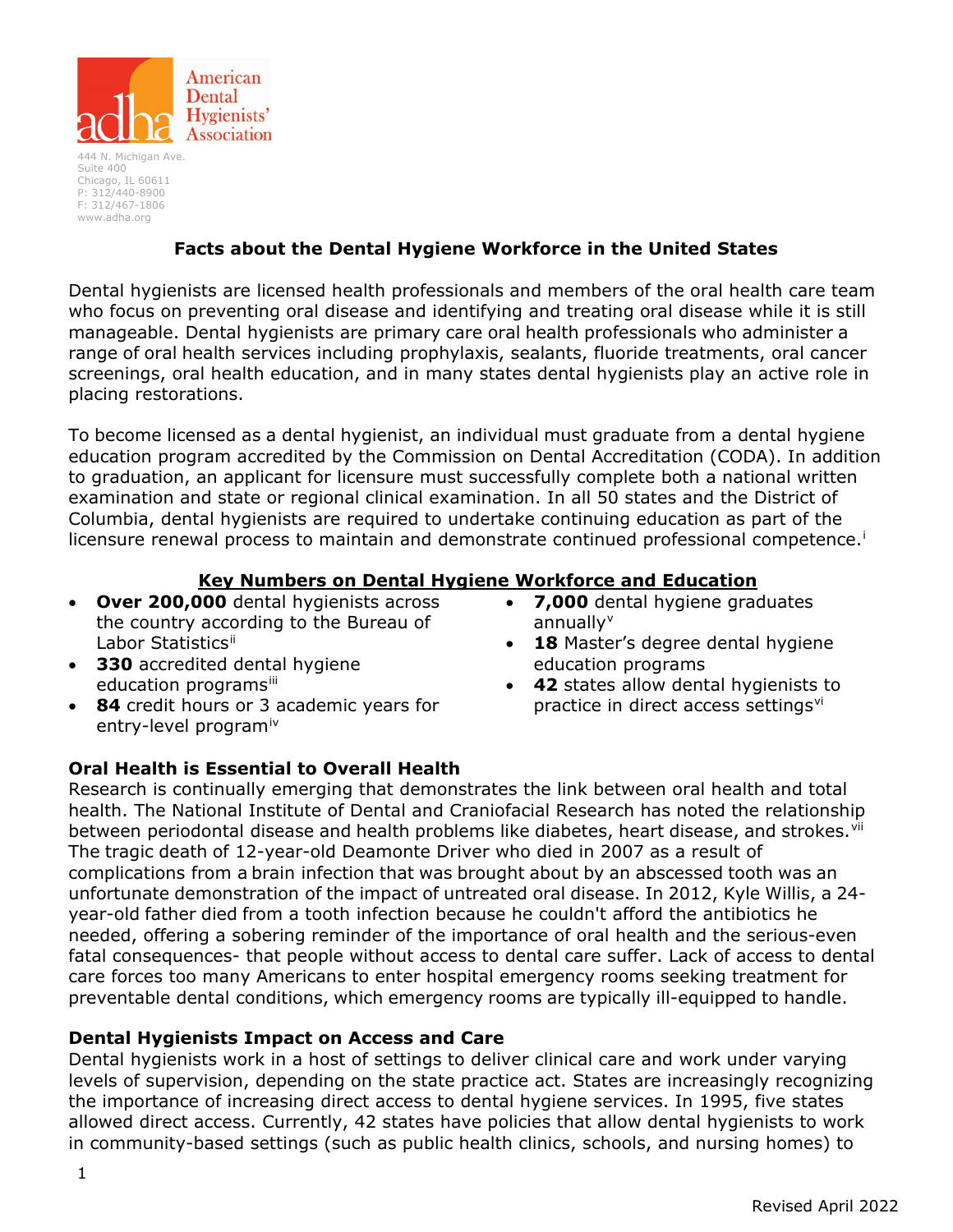provide preventive oral health services without the presence or direct supervision of a dentist. These states recognize that dental hygienists are primary care providers who are an essential entry point to the health care system. Vili



With its continuing growth, the dental hygiene profession offers a cadre of competent and licensed providers who deliver comprehensive primary care services in an increasing array of settings such as schools, nursing facilities, hospitals and mobile clinics. Direct access to dental hygiene services is especially critical for vulnerable populations like children, the elderly, and the geographically isolated who often struggle to overcome transportation, lack of insurance coverage, and other barriers to oral health care. Today, 19 states (Arizona, California, Colorado, Connecticut, Maine, Massachusetts, Michigan, Minnesota, Missouri, Montana, Nebraska, Nevada, New Mexico, Oregon, Rhode Island, Utah, Vermont, Washington and Wisconsin) recognize and reimburse dental hygienists as Medicaid providers. [ix](#page-3-5)

In 2014, the Health Resources and Services Administration (HRSA) awarded a cooperative agreement to establish the Oral Health Workforce Research Center. One of the first projects for the center was to update the Dental Hygiene Professional Practice Index (DHPPI). The DHPPI was first analyzed in 2001 and subsequently updated in 2014 and 2016. In 2016, the research concluded: "Scopes of practice which allow dental hygienists to provide services to patients in public health settings without burdensome supervision or prescriptive requirements appear to increase access to educational and preventive care."[x](#page-3-6)

Dental hygienists throughout the country have demonstrated their ability to reach patients in a variety of settings, thus drawing those who are currently disenfranchised from the oral health care system into the pipeline for care. In South Carolina, a school-based dental prevention program brings dental hygienists directly to low-income students in 401 schools in 49 school districts. During the 2011-12 school year, approximately 21,000 students received preventive care through the program.<sup>[xi](#page-3-7)</sup>

A program in Michigan, Smiles on Wheels, started by three dental hygienists, provides oral health care to underserved populations. In its first year of operation, Smiles on Wheels served 334 children. Since then, the providers have served over 30,000 children and serves 150 schools across the state.<sup>[xii](#page-3-8)</sup>

Beginning in 2014, a foundation funded project known as the Colorado Medical Dental Integration Project (CO MDI), integrated the full scope dental hygiene services into medical settings by adding dental hygienists to medical care teams. Some of the goals of the project include increasing access to dental hygiene services and improving the oral health of CO MDI patients by allowing them to see a dental hygienist in the convenient and familiar setting of their medical provider. According to an evaluation of the project, between 2015 and the third quarter of 2019, CO MDI saw more than 70,000 patients. Approximately 57% of the patient population was between the ages of 0 and 18 years old. 68% of the patients were covered by Medicaid and 55% of the patients referred for restorative care attended those visits.<sup>[xiii](#page-3-9)</sup>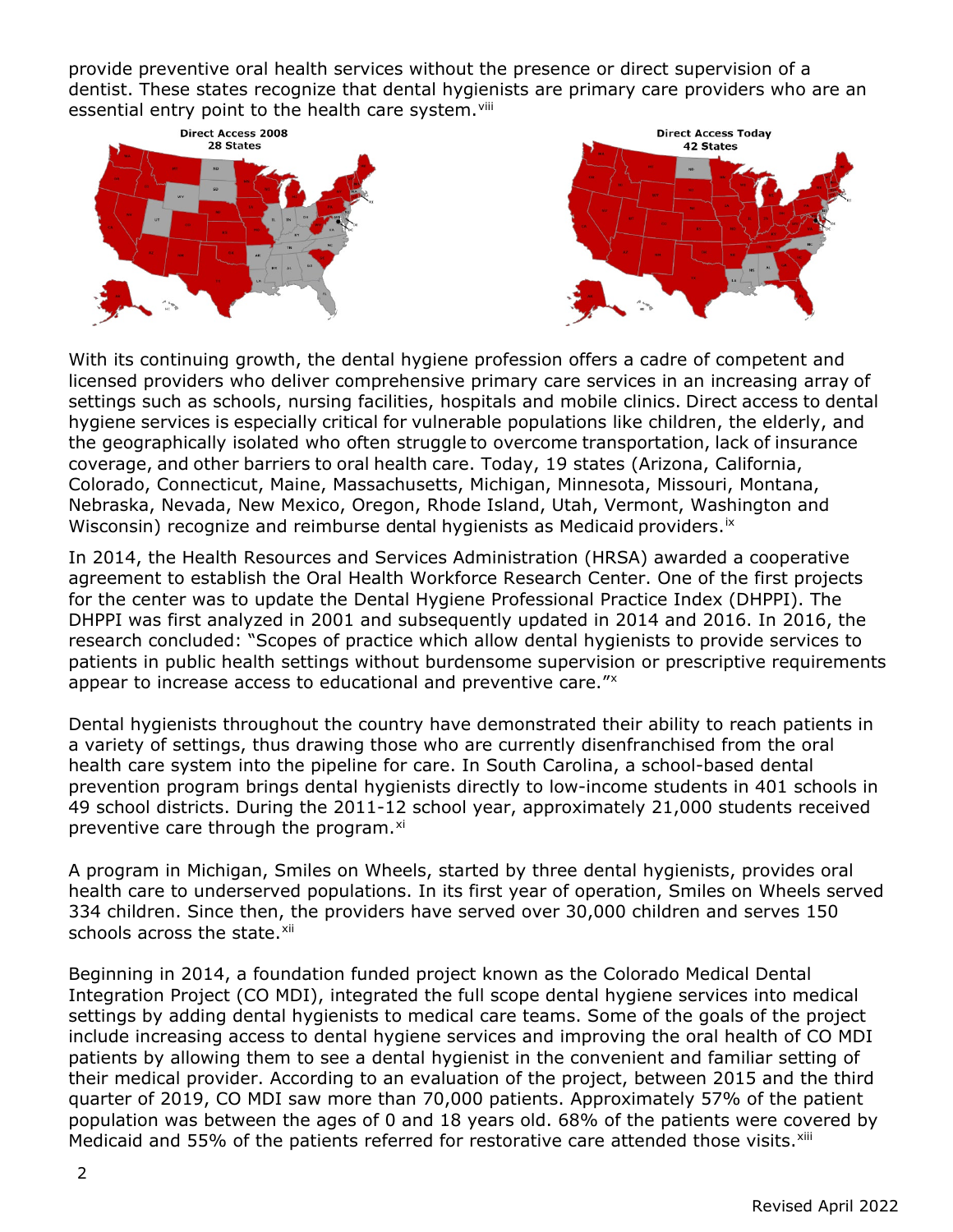## **Public Policy Recommendations**

The National Institutes of Health 2021 report *Oral Health in America: Advances and Challenges*, the report highlights "most oral health care occurs in private practices, yet people increasingly receive care where they live, work, and learn—including in community health centers, government-run clinics, dental schools, or in schools, long-term care facilities, mobile practices, and other settings. Strategies for the integration of oral and general health care delivery are emerging. Improving adults' access to dental care will require a multipronged approach and coordinated efforts among policymakers, insurers, and dental professionals." One of the report's calls to action says, "Improving access to oral health care can be achieved by recognizing dental care as an essential health benefit for all Americans, expanding dental coverage for the uninsured, encouraging new professional models, and by providing educational opportunities that encourage interprofessional learning and the delivery of care in new settings." Dental hygienists and direct access to dental hygiene care are ready solutions to address oral health care challenges. xiv

Following an executive order from President Trump, in December 2018 the U.S. Departments of Health and Human Services (HHS), Treasury and Labor, in collaboration with the U.S. Federal Trade Commission and White House offices made public policy recommendations in a report titled *Reforming America's Healthcare System Through Choice and Competition.*  Relevant to the issue at hand, the report said, "dental hygienists can safely and effectively provide some services offered by dentists, as well as complementary services." It also recommended:

- "States should consider changes to their scope-of-practice statutes to allow all healthcare providers to practice to the top of their license, utilizing their full skill set."
- "States should consider eliminating requirements for rigid collaborative practice and supervision agreements between physicians and dentists and their care extenders (e.g., physician assistants, hygienists) that are not justified by legitimate health and safety concerns."
- "The federal government and states should consider accompanying legislative and administrative proposals to allow non-physician and non-dentist providers to be paid directly for their services where evidence supports that the provider can safely and effectively provide that care."
- "States should consider adopting interstate compacts and model laws that improve license portability, either by granting practitioners licensed in one state a privilege to practice elsewhere, or by expediting the process for obtaining licensure in multiple states."[xv](#page-3-11)

The Federal Trade Commission has separately acted in support of protecting consumers and promoting competition related to oral health. In a guest editorial in *Access*, the FTC provides an overview of its body of work: "The FTC's law enforcement and policy initiatives have long recognized the competitive benefits that arise from greater reliance on dental hygienists and other affiliated providers, such as nurse practitioners and physician assistants. For consumers to realize these benefits, however, state laws and regulations must allow these providers to practice to the "top of their license," i.e., to the full extent of their training and knowledge."[xvi](#page-3-12)

<span id="page-2-0"></span><sup>i</sup> American Dental Hygienists' Association. (2021). *States Requiring Continuing Education for Licensure Renewal*. Retrieved from: [https://www.adha.org/resources-docs/7512\\_CE\\_Requirements\\_by\\_State\\_UPDATED.pdf.](https://www.adha.org/resources-docs/7512_CE_Requirements_by_State_UPDATED.pdf) ii Bureau of Labor Statistics, U.S. Department of Labor. *Occupational Employment and Wages, May 2021*. Retrieved from:

<span id="page-2-1"></span>

<span id="page-2-2"></span>[https://www.bls.gov/oes/current/oes291292.htm.](https://www.bls.gov/oes/current/oes291292.htm)<br>iii Commission on Dental Accreditation. (2022). *Find a Program resource*. Retrieved from: [https://www.ada.org/en/coda/find-a](https://www.ada.org/en/coda/find-a-program)[program.](https://www.ada.org/en/coda/find-a-program)